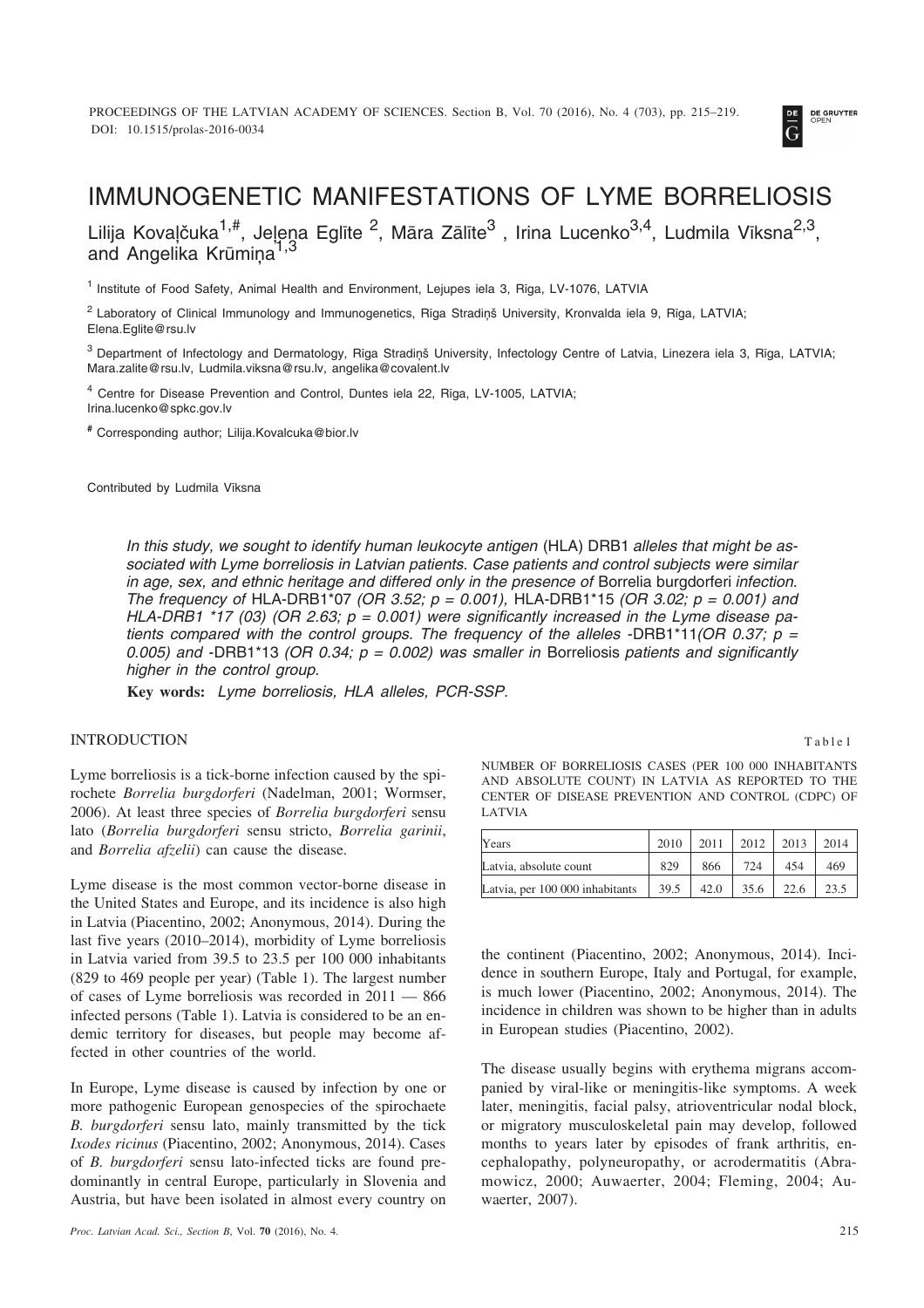Musculoskeletal and neurologic sequelae may occur from Lyme disease. Some of the late consequences of Lyme disease, such as oligoarticular arthritis, axonal polyneuropathy, or active encephalopathy, are thought to be caused by persistent spirochetal infection and are amenable to antibiotic treatment (Halperin, 2003; Wormser, 2003; Coulter *et al.*, 2004; Halperin, 2004). Other syndromes such as persistent arthritis, fibromyalgia, subtle joint pain, or mild encephalopathy do not improve with antibiotic treatment, suggesting a mechanism other than active infection (Fleming, 2004; Feder, 2007; Halperin, 2007).

The majority of individuals with treatment-resistant Lyme disease have the *HLA-DRB1\*0401* or *HLA-DRB1\*0101* allele, alleles which also occur more frequently in patients with rheumatoid arthritis (Philipp, 2005; Feder, 2007; Oksi, 2007). Furthermore, while *Borrelia burgdorferi* DNA can be detected in joint fluid of Lyme disease patients by PCR prior to treatment with antibiotics, it is unusual to detect such DNA in synovium or synovial fluid after antibiotic treatment (Bateman, 2000; Qureshi, 2002). These findings suggest that the pathogenesis of joint disease in chronic Lyme arthritis may be a result of antibody directed against a component of the B. burgdorferi spirochete that cross-reacts with synovial tissue.

*B. burgdorferi* sensu lato is a Gram-negative spirochete. The molecular typing of *B. burgdorferi* has been recently reviewed in detail (Bunikis, 2002). While all three species occur in Europe, only *B. burgdorferi* sensu stricto occurs in the United States. It has been suggested that the different clinical manifestations were caused by distinct species of *B. burgdorferi* sensu lato. Based on DNA amplification, the late dermatologic manifestation acrodermatitis chronica atrophicans (ACA), which is observed in Europe but rarely in the United States, was mostly associated with *B. afzelii* (Nadelman, 2001; Wormser, 2000 ). Neuroborreliosis is frequently but not exclusively caused by *B. garinii* (Halperin, 2003; Halperin, 2005), and all three species have been detected in synovial fluid samples from patients with Lyme arthritis (Steere, 2001; Steere, 2003; Steere, 2006; Stricker, 2007). The first suggestion that antibiotic-refractory Lyme arthritis might have an autoimmune component was the demonstration of its association with the *HLA–DR4* and *HLA–DR2* alleles (Steere, 2003). Patients who have *HLA–DR4* and *HLA–DR2* molecules, which bind an epitope of *B. burgdorferi* outer surface protein A (OspA163–175), are more likely to have antibiotic-refractory arthritis than the patients with other *DRB* molecules (Sikand, 2001). Molecular techniques have identified the OspA163– 175-binding molecules as the rheumatoid arthritis alleles (*DRB1\*0401, 0404, 0405, 0101, 0102*) (Steere, 2006; Wormser, 2006) and the *DRB5\*0101* allele linked to *DRB1\*1501* (the former *DR2* allele) (Steere, 2006). Moreover, patients with antibiotic-refractory arthritis often have T cell recognition of OspA163–175 (Steere, 2006; Wormser, 2006). Many autoimmune diseases are linked to variants of *HLA* genes such as those encoding the MHC class II complex. Antibiotic-refractory Lyme arthritis is associated with MHC class II variants that are able to bind to fragments of the *B. burgdorferi* protein OspA (outer surface protein A) encompassing amino acid residues 165 through 173 (Schoen, 2000). Antigen-presenting cells whose MHC class II molecules display OspA163–175 peptides on their surface stimulate T cells that recognize the OspA peptide. How OspA163–175-reactive T cells cause autoimmunity has been an area of intensive research, yet no clear answer has emerged (Schoen, 2000).

The purpose of this study was to identify immunogenetic markers of *HLA DRB1* in patients with clinical, epidemiological and laboratory approved Lyme borreliosis.

## MATERIALS AND METHODS

DNA samples were obtained from 145 patients (58 males and 87 females; aged between 35 and 74 years) with the clinical stage of *erythema migrans* and 200 control (healthy) persons (92 males and 108 females; aged between 21 and 57 years). The clinical diagnosis was confirmed at the Infectology Centre of Latvia. Immunogenetic examinations were performed at the Rīga Stradiņš University Clinical Immunology and Immunogenetic Laboratory. Approval of the Rîga Stradiòð University Ethics Committee was obtained to perform this study, each participant signed an informed consent to participation in this study.

Genomic DNA was extracted from proteinase-K-treated peripheral blood leukocytes using the routine "salting-out" method (Halperin, 2005; Halperin *et al.,* 2007). The DNA was stored in TE buffer (10 ml Tris–HCl, pH 7.5, and 2 ml 0.5M Na² EDTA per litre of distilled water). The DNA concentration (about 100–200 µg/ml in most samples), was determined using a fluorospectrometer NanoDrop 3300 (USA).

*HLA***-typing.** *HLA-DR* genotyping for *DRB1\* 01* to *\*18*, was performed by PCR with sequence-specific primers (PCR–SSP) **(**Klitz, 2003). The reaction mixture (15 µl) included 1.0 µl DNA, 1.5 µl PCR buffer [50 mM KCl, 1.5 mM MgCl2, 10 mM Tris-HCl (pH 8.3)], 0.6 µl dNTPs (25 mmol/l), 1.0 µl specific primers (0.2 mmol/l), and 0.5 U of the *Taq* DNA polymerase (Promega). The reaction mixture was subjected to 35 amplification cycles, each consisting of one denaturation cycle at 94°C (60 s), seven annealing cycles at 94 °C (40 s) and 67 °C (15 s), and final 28 extension cycles at 93 °C (10 s) and 65 °C (9 s). PCR products were visualised by agarose-gel electrophoresis (Olerup, 1993; Klitz, 2003). After addition of 2 M loading buffer, the PCR reaction mixtures were loaded in agarose gels pre-stained with ethidium bromide (0.5  $\mu$ k/ml). Gels were run for 15 min at 10 V/cm gel in 0.5 mM TBE (0.89 M Tris, 0.89 M boric acid and 0.02 M EDTA in aqueous solution) buffer and then examined under UV illumination and recorded (Olerup, 1993; Klitz, 2003).

**Statistical analysis.** The significance of differences in individual subtypes between patients and controls was assessed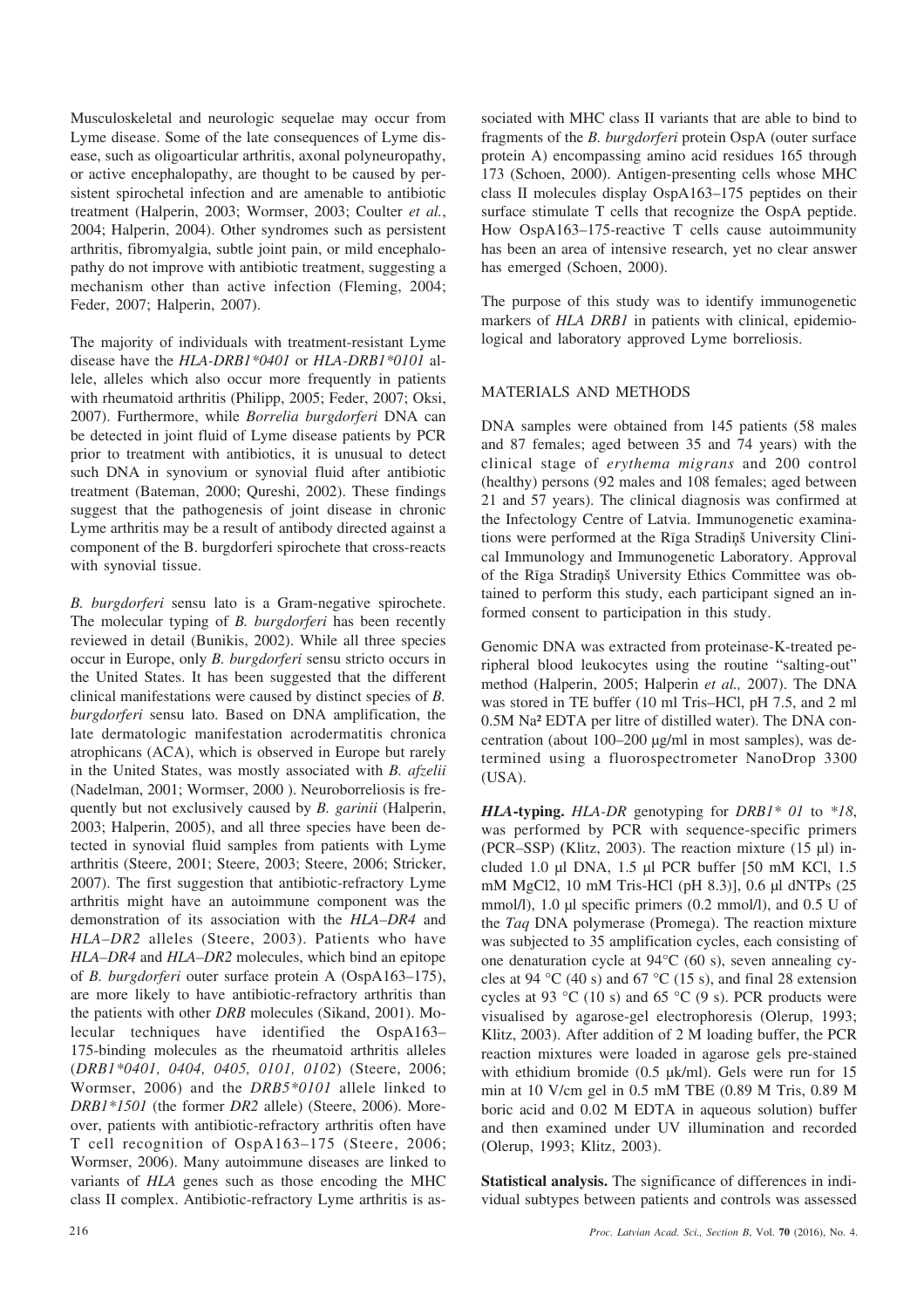by Mantel–Haenszel test and Fisher exact correction. Odds ratios (OR), and 95% confidence intervals (CI) were computed by standard methods (Anonymous, 2012).

### RESULTS

Typing of all sixteen alleles *DRB1* was conducted (Table 2). Predisposition to Lyme disease was associated with the *HLA-DRB1\*07* (OR 3.52; *p* = 0.001), *HLA-DRB1\*15*(OR 3.02; *p* = 0.001) and *HLA-DRB1 \*17*(03) (OR 2.63; *p* = 0.001) alleles (Table 2). For the *DRB1 \*02* and *DRB1 \*04* alleles, the evidence is controversial. The presence of *DRB1 \*02* and *DRB1 \*04* alleles in healthy persons and borreliosis patients suggests lack of an association with Lyme disease. However, the number of studied individuals was very low. The distribution of alleles in the patients included in this study followed the global patterns: *HLA-DRB1 \*04* and *DRB1 \*17(03)* are the most frequent alleles in the Caucasian population. The *HLA-DRB1\*01*, and *DRB1\*18(03)* alleles were shown to be considerably increased in patients, although the difference was not significant when the p value was corrected for the number of alleles (Table 2). Moreover, the allele  $-DRBI*1I(OR 0.37; p = 0.005)$  and -*DRB1\*13* (OR 0.34; *p* = 0.002) was rarer in Borreliosis patients and significantly more frequent in controls.

This data suggest that *HLA-DRB1* alleles may have a considerable effect by susceptibility to Lyme borreliosis.

#### DISCUSSION

Numerous studies have established an association of *HLA-DR* alleles with infectious and autoimmune diseases (Klitz, 2003). The various *HLA-DR* alleles, which are expressed on thymic epithelial cells, as well as on antigen presenting cells, have different peptide-binding requirements. The ability of the *HLA-DR* alleles to accommodate self- or diseaseassociated peptides depends on the properties of the respective peptide-binding groove (Smith, 2002). Therefore, the immune response against infectious agents, as well as susceptibility to autoimmune diseases, varies from one individual to another.

In our *HLA* study, an association was confirmed between Lyme borreliosis and the *HLA-DRB1 \*07*, and -*DRB1 \*17(03)* (part of the former *HLA-DR3*) alleles. Secondary association was noted with *HLA-DRB1 \*15* (part of the former *HLA-DR2* and *DR5* serotype groups). The distribution of alleles in the patients included in this study follows the global pattern: *HLA-DRB1 \*07* and DRB1 *\*17(03)* were the most frequent alleles in the Caucasian population (Kotsch, 1999).

One potential pathway to autoimmunity is molecular mimicry, in which a cross-reactive host protein in the joint continues to stimulate OspA163–175-specific T cells even after the eradication of *B. burgdorferi* by antibiotics (Smith, 2002; Klitz, 2003; Steere, 2006). Although the simplicity of the molecular mimicry model is appealing, exhaustive ef-

|        | THE FREQUENCY OF DRB1* ALLELES STUDIED IN PATIENTS |  |  |  |  |  |  |
|--------|----------------------------------------------------|--|--|--|--|--|--|
|        | WITH LYME BORRELIOSIS AND HEALTHY CONTROLS FROM    |  |  |  |  |  |  |
| LATVIA |                                                    |  |  |  |  |  |  |

| Allele<br>DRB1 | Patients<br>$(n = 145)$ ;<br>alleles 290 | Controls<br>$(n = 200)$ ;<br>alleles 400 | OR (95% CI)            | $\boldsymbol{p}$ |
|----------------|------------------------------------------|------------------------------------------|------------------------|------------------|
| $*01$          | 28                                       | 31                                       | 1.27 [0.72-2.24]       | 0.377            |
| $*02$          | 18                                       | 13                                       | 1.97 [0.90-4.34]       | 0.064            |
| $*03$          | 19                                       | 29                                       | $0.90$ $[0.47 - 1.70]$ | 0.721            |
| $*04$          | 23                                       | 19                                       | 1.73 [0.88-3.38]       | 0.084            |
| $*07$          | 35                                       | 15                                       | $3.52$ [1.82-6.91]     | 0.001            |
| $*08$          | 11                                       | 28                                       | $0.52$ [0.24-1.12]     | 0.071            |
| $*09$          | 9                                        | 29                                       | $0.41$ [0.18-0.92]     | 0.018            |
| $*10$          | 14                                       | 26                                       | $0.51$ [0.26-1.01]     | 0.056            |
| $*11$          | 10                                       | 35                                       | $0.37$ [0.17-0.88]     | 0.005            |
| $*12$          | 11                                       | 29                                       | $0.50$ $[0.23 - 1.07]$ | 0.055            |
| $*13$          | 10                                       | 38                                       | $0.34$ [0.16-0.72]     | 0.002            |
| $*14$          | 16                                       | 37                                       | $0.57$ [0.30-1.09]     | 0.069            |
| $*15$          | 38                                       | 19                                       | $3.02$ [1.65-5.58]     | 0.001            |
| $*16$          | 5                                        | 12                                       | $0.57$ [0.17-1.76]     | 0.285            |
| $*17(03)$      | 32                                       | 18                                       | $2.63$ [1.40-5.00]     | 0.001            |
| $*18(03)$      | 11                                       | 12                                       | $1.27$ [0.52-3.14]     | 0.566            |
|                |                                          |                                          |                        |                  |

ND, not defined; OR, odds ratio, p, probability, significant associations for  $p < 0.05$ . Bold-face type highlights statistically significant associations for patients vs controls.

forts to find a cross-reactive autoantigen that stimulates OspA163–175-specific T cells have failed (Smith, 2002; Steere 2006). Moreover, levels of OspA163–175-reactive T cells decline soon after initiation of antibiotic therapy despite continuing arthritis following treatment.

Thus, chronic arthritis does not seem to involve molecular mimicry driven by a cross reaction between the OspA163– 175 epitope and a self-antigen in the joint. It is possible that molecular mimicry involves another *B. burgdorferi* antigen that is able to bind the MHC class II variants found in genetically susceptible individuals.

Numerous studies from USA and our HLA studies have shown that *HLA-DRB1\*15* and -*DRB1\*0401* alleles are associated with chronic Lyme arthritis and lack of response to antibiotic therapy (Steere, 2003; Auwaerter, 2007). This allele is also associated with an increased risk of developing severe rheumatoid arthritis (Hu, 2005). In a study of antibody responses in patients throughout the course of Lyme disease, immunoglobulin G (IgG) responses to outer-surface protein A (OspA) and OspB of the spirochete often developed near the beginning of prolonged episodes of arthritis (Steere, 2003, 2006; Fallon, 2008). Arthritis lasted considerably longer after treatment in patients with *HLA-DR4* and OspA and OspB antibody reactivity than in those who lacked responses to these proteins (Seltzer, 2000; Nowakowski, 2003). Persons with treatment-resistant Lyme arthritis usually have T cells that react with many OspA epitopes, whereas treatment-responsive patients usually do not. A possible explanation for these findings is that the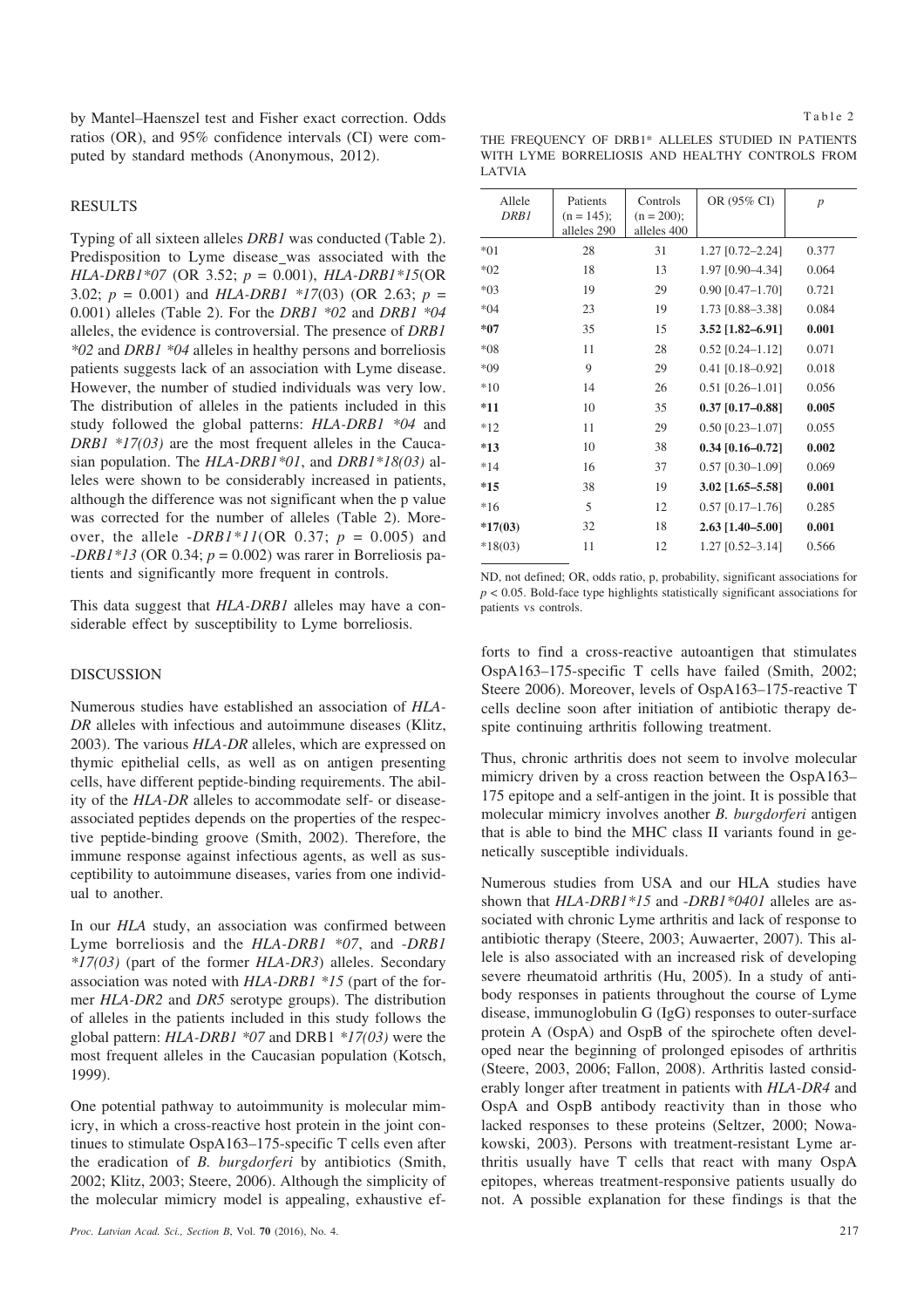T-cell response to OspA in patients with treatment-resistant Lyme arthritis may cross-react with a self antigen in the joint, and the response to this self antigen may continue to cause joint inflammation for months or even years after the eradication of the spirochete from the joint.

Treatment for patients with acute manifestations of Lyme disease is well established and effective. Understanding the pathophysiology of chronic neuroborreliosis and treatmentresistant Lyme arthritis are both major challenges and a prerequisite for the eventual development of effective treatments for these conditions.

The development of an effective vaccine against Lyme disease and the improved understanding of the long-term outcome of Lyme disease can be considered the most important advances in the field over the past several years.

## **CONCLUSIONS**

In this study, we sought to identify *HLA DRB1* alleles that might be associated with Lyme borreliosis in Latvian patients. The inflammatory events of the subacute arthritis can set the stage for development of chronic disease in individuals possessing an *HLA* susceptibility allele. In particular, *HLA-DRB1\*07* (OR 3.52; *p* = 0.001), *HLA-DRB1\*15* (OR 3.02; *p* = 0.001) and -*DRB1 \*17* (03) (OR 2.63; *p* = 0.001) contribute definitely to a genetic predisposition to *Borrelia burgdorferi* infection in the Latvian population, which may have implications in our understanding of pathogenesis of this disease. The frequency of *HLA-DRB1 \*02* (OR 1.97; *p* = 0.064); and *HLA-DRB1 \*04* (OR 1.73; *p* = 0.084) was increased in the Lyme disease patients compared with the control group. Moreover, the allele -*DRB1\*11*(OR 0.37; *p* = 0.005) and -*DRB1\*13* (OR 0.34; *p* = 0.002) was rarer in Borreliosis patients and significantly more frequent in controls.

#### *ACKNOWLEDGEMENTS*

*This work was supported by the European Social Fund (ESF) project "Support for doctoral study programme and* scientific degree receiving in Rīga Stradiņš University, *agreement No. 2009/0147/1DP/1.1.2.1.2/09/IPIA/ VIAA/ 009"*.

#### **REFERENCES**

- Abramowicz, M. (2000). Treatment of Lyme disease. *Med. Letter*, **42**, 37–39.
- Anonymous (2008). Reported Cases of Lyme Disease by Year, 2007, United States, 1991–2006. September 27, 2007 (cited 2008 March 26); Available at: http://www.cdc.gov/ncidod/dvbid/lyme/ld\_UpClimbLymeDis.htm.
- Anonymous (2012). Categorical data analysis using the SAS system.
- Anonymous (2014). Statistical data on incidence of infectious diseases in Latvia 2014. Available at:
- http://www.ecdc.europa.eu/en/publications/publications/tbe-in-euefta.pdf (accessed 03.06.2016).
- Auwaerter, P. G., Aucott, J., Dumler, J. S. (2004). Lyme borreliosis (Lyme disease): Molecular and cellular pathobiology and prospects for prevention, diagnosis and treatment. *Expert Rev. Mol. Med*., **6** (2), 1–22.
- Auwaerter, P. G. (2007). Point: antibiotic therapy is not the answer for patients with persisting symptoms attributable to Lyme disease. *Clin. Infect. Dis*., **45** (2), 143–148.
- Bateman, H., Sigal, L. (2000). Update on Lyme Carditis. *Curr. Infect. Dis. Rep*., **2** (4), 299–301.
- Bunikis, J., Barbour, A. G. (2002). Laboratory testing for suspected Lyme disease. *Med. Clin. North Amer*., **86** (2), 311–340.
- Fallon, B. A., Keilp, J. G., Corbera, K. M., Petkova, E., Britton, C. B., Dwyer, E., Slavov, I., Cheng, J., Dobkin, J., Nelson, D. R., Sackeim, H. A. (2008). A randomized, placebo-controlled trial of repeated IV antibiotic therapy for Lyme encephalopathy. *Neurology*, **70** (13), 992–1003.
- Feder, H. M. Jr, Johnson, B. J. B., O'Connell, S., Shapiro, E. D., Steere, A. C., Wormser, G. P. (2007). The Ad Hoc International Lyme Disease Group. A critical appraisal of Chronic Lyme Disease. *New Engl. J. Med*., **357**, 1422–1430.
- Fleming, R. V., Marques, A. R., Klempner, M. S., Schmid, C. H., Dally, L. G., Martin, D. S., Philipp, M. T. (2004). Pre-treatment and post-treatment assessment of the  $C(6)$  test in patients with persistent symptoms and a history of Lyme borreliosis. *Eur. J. Clin. Microbiol. Infect. Dis*., **23** (8), 615–618.
- Halperin, J. J. (2003). Lyme disease and the peripheral nervous system. *Muscle Nerve*, **28** (2), 133–143.
- Halperin, J. J. (2005). Central nervous system Lyme disease. *Curr. Neurol. Neurosci. Rep.,* **5** (6), 446–452.
- Halperin, J. J, Shapiro, E. D., Logigian, E., Belman, A. L., Dotevall, L., Wormser, G. P., Krupp, L., Gronseth, G., Bever, C. T. Jr. (2007). Practice parameter: Treatment of nervous system Lyme disease (An evidence-based review). Report of the Quality Standards Subcommittee of the American Academy of Neurology. *Neurology*, **69**, 91–102.
- Hu, L. (2005). Lyme arthritis. *Infect. Dis. Clin. North Amer*., **19** (4), 947–961.
- Klitz, W., Maiers, M., Spellman, S., Baxter-Lowe, L. A., Schmeckpeper, B., Williams, T. M., Fernandez-Vina, M. (2003). New *HLA* haplotype frequency reference standards: High-resolution and large sample typing of HLA DR-DQ haplotypes in a sample of European Americans. *Tissue Antigens*. **62**, 296–307.
- Kotsch, K., Wehling, J., Blasczyk, R. (1999). Sequencing of *HLA* class II genes based on the conserved diversity of the non-coding regions: Sequencing based typing of *HLA-DRB* genes. *Tissue Antigens*, **53**, 486–497.
- Mullegger, R. R. (2004). Dermatological manifestations of Lyme borreliosis. *Eur. J. Dermatol.,* **14**, 296–309.
- Nadelman, R. B., Nowakowski, J., Fish, D., Falco, R. C., Freeman, K., McKenna, D., Welch, P., Marcus, R., Aguero-Rosenfeld, M. E., Dennis, D. T., Wormser, G. P. (2001). Tick Bite Study Group. Prophylaxis with single-dose doxycycline for the prevention of Lyme disease after an Ixodes scapularis tick bite. *New Engl. J. Med*., **345**, 79–84.
- Nowakowski, J., Nadelman, R. B., Sell, R., McKenna, D., Cavaliere, L. F., Holmgren, D., Gaidici, A., Wormser, G. P. (2003). Long-term follow-up of patients with culture-confirmed Lyme disease. *Amer. J. Med*., **115**, 91–96.
- Olerup, O., Aldener, A., Fogdell, A. (1993). *HLA-DQB1* and -*DQA1* typing by PCR amplification with sequence-specific primers (PCR-SSP). *Tissue Antigens*, **41** (3), 119–134.
- Oksi, J., Nikoskelainen, J., Hiekkanen, H., Lauhio, A., Peltomaa, M., Pitkäranta, A., Nyman, D., Granlund, H., Carlsson, S. A., Seppälä, I., Valtonen, V., Viljanen, M. (2007). Duration of antibiotic treatment in disseminated Lyme borreliosis: A double-blind, randomized, placebo-controlled, multicenter clinical study. *Eur. J. Clin. Microbiol. Infect. Dis*., **26**, 571–581.